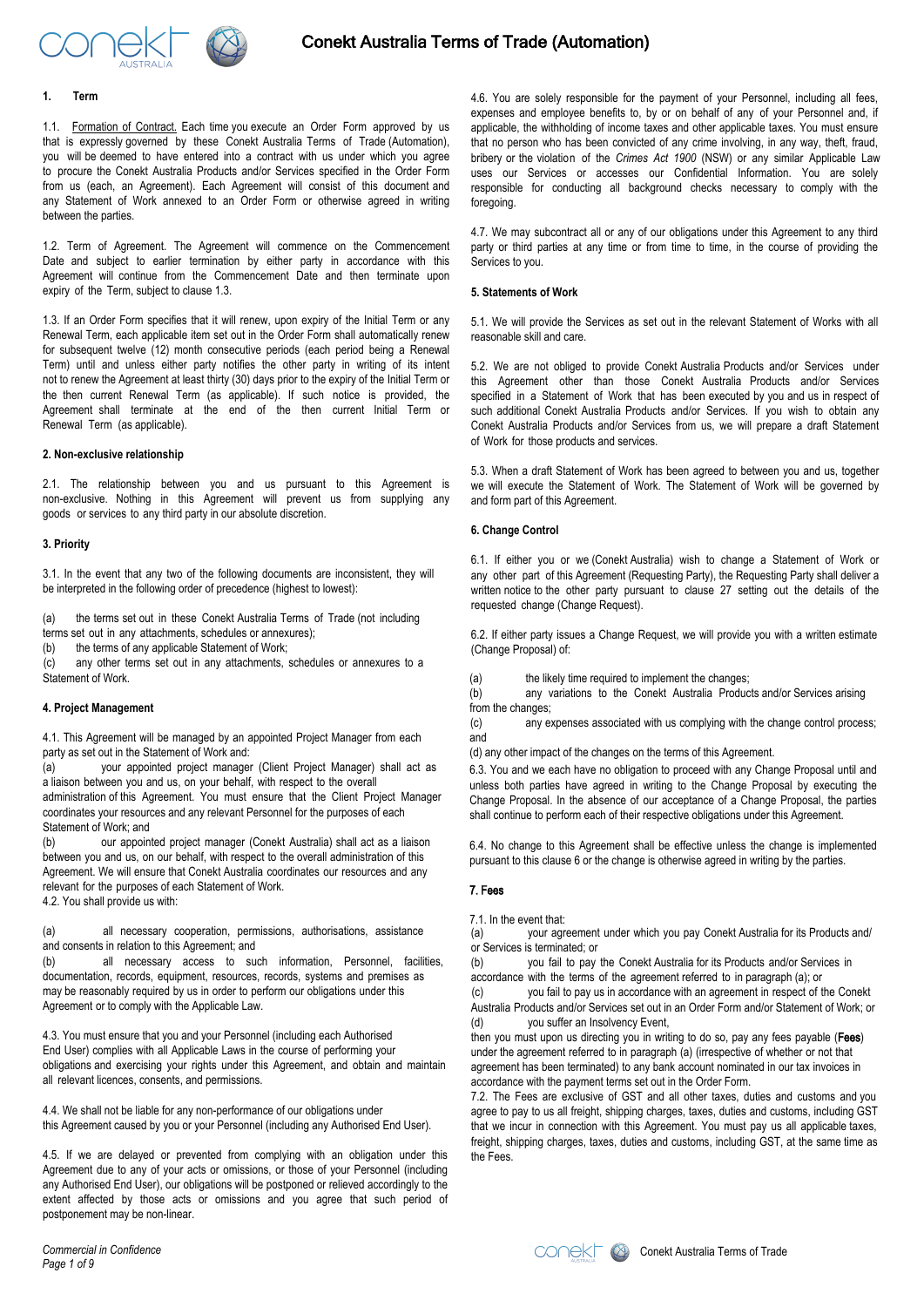

#### **8. Meetings**

8.1. Your Project Manager and our Project Manager shall meet from time to time at the frequency specified in the Order Form or as set out in a Statement of Work to monitor and review the performance of this Agreement. These meetings shall be minuted by our Project Manager and copies of those minutes will be circulated to your Project Manager.

8.2. Before each meeting, your Project Manager must notify our Project Manager, and vice versa, of any issues relating to this Agreement that they wish to discuss at the meeting. At each such meeting, the parties shall agree a plan to address such issues. Progress in implementing any agreed resolution will be included in the agenda for the next meeting.

# **9. Implementation Services**

9.1. If a Statement of Work specifies that we will provide Implementation Services, we will develop an implementation workplan (**Implementation Workplan**) for the setup, configuration and implementation of the Conekt Australia Products specified in the Statement of Work (**Implementation Services**). The Implementation Workplan shall establish the time frames for performing the Implementation Services that each party will use its best endeavors to comply with. The Implementation Workplan shall include the following information, as applicable:

(a) identification of all milestone events and

interdependent milestone events;

(b) identification of critical path milestones and the commencement and completion dates for such critical path milestones;

(c) a detailed description of all activities to be performed by you, and a detailed description of all activities to be performed by us, with respect to the implementation, and the party responsible for, and the location for performance of, such activities;

(d) identification of all interdependent activities; and

(e) commencement and completion dates for the setup, configuration and implementation of the Conekt Australia Products.

9.2. Where Cloud Hosting is specified as being provided in a Statement of Work, we will monitor the implementation activities performed by any of our third-party hosting suppliers set out in the Implementation Workplan by:

(a) monitoring each third-party hosting supplier's performance of its implementation activities; and<br>(b) notifying you of

notifying you of any third-party supplier's failure to perform its duties and obligations with respect to the implementation of the hosting environment as soon as reasonably practicable.

9.3. We will be entitled to an extension of time for completion of any one or more of the stages of the Implementation Workplan if one or more of the following events occur:

(a) a Force Majeure Event occurs; or

(b) a delay is caused in whole or in part by any third-party supplier's acts or omissions or your acts or omissions or any acts or omissions of your agents or third-party contractors.

9.4. Each party will ensure that its Project Manager is fully acquainted with the Implementation Workplan.

9.5. Each party must provide all cooperation, access to Personnel and

information reasonably required by the other party to perform its obligations under the Implementation Workplan.

9.6. Where On-Premise Hosting is specified in a Statement of Work, and without limiting your obligations under clause 9.5, you must provide us with physical access to any relevant computer server at the Hosting Location, where the Implementation Workplan requires us to perform Implementation Services for the implementation of Conekt Australia Products and/or Services on that computer server at the Hosting Location or where access to the computer server is otherwise required by us to perform our obligations under this Agreement. You must provide us with all relevant access to such Hosting Location.

9.7. Upon completion of the Implementation Services, we will test the relevant Conekt Australia Products and/or Services deployed under the Implementation Workplan in accordance with the testing procedures set out in the Implementation Workplan (Acceptance Tests) in order to determine and verify that they meet the Specifications in all material respects. We will submit to you a copy of all test results and you will be deemed to have accepted the Implementation Services and the relevant Conekt Australia Products and/or Services upon the relevant Conekt Australia Products and/or Services having successfully passed the Acceptance Tests. You shall not use Conekt Australia Products and/or Services in a live environment until and unless they have successfully passed the Acceptance Tests. UAT is limited to 14-28 days (depending on complexity) provided all bugs and issues are resolved during this period. If any issues are raised after this period that should have strictly been raised during User Acceptance Testing then we reserve the right to charge for our time in addition to what is set out in the relevant Statement of Work.

9.8. If any of the relevant Conekt Australia Product fail to pass the Acceptance Tests in accordance with the Implementation Workplan, and we can demonstrate that the reason for the failure or non-compliance with the Implementation Workplan was caused by an issue or defect in your materials or an issue, incompatibility or defect in or with your technical environment, network or systems, then:

you must promptly (within 7 days or as otherwise set out in the Implementation Workplan) correct or procure the correction of the relevant issue or defect and we will re-test the relevant Conekt Australia Products in accordance with the Implementation Workplan; and

(b) if you fail to correct or procure the correction of the relevant issue within the relevant period referred to in clause (a), the relevant Conekt Australia Products shall then automatically be deemed to be accepted, notwithstanding the issue or defect.

9.9. If any Conekt Australia Product fails to pass the Acceptance Tests in accordance with the Implementation Workplan due to our breach of the Implementation Workplan, we will promptly rectify the failure.

## **10. Training Services**

10.1. If a Statement of Work specifies that we will provide Training Services, unless as otherwise agreed between the parties, we will provide the allocated number of days of training set out in the Statement of Work in the use of the Conekt Australia Products, to be attended by up to an agreed number of employees, at our premises in Sydney, Australia or at such other location as we may agree in writing with you.

10.2. The starting date of the training will be determined by you and us.

10.3. Where required by us, each trainee shall execute a confidentiality undertaking, in a form approved by us before attending the training.

## **11. Conekt Australia Products – On Premise Hosting Option**

11.1. If On-Premise Hosting is specified in a Statement of Work with respect to any Conekt Australia Products, subject to your compliance with this Agreement:

(a) we shall be deemed to have granted you a non-exclusive, nonsublicensable, non-transferable licence to host one Object Code copy of the applicable Conekt Australia Products on one computer server (On-Premise Server) during the Term at the Hosting Location for the Permitted Purpose for use by your Authorised End Users only (Hosting Licence);

(b) we will, where required by the Implementation Services, install that Object Code copy of the Conekt Australia Products on the On-Premise Server; (c) you must not use or permit any person to use the Conekt Australia Products except for the Permitted Purpose pursuant to the Hosting Licence;

(d) you must not install or permit the Conekt Australia Products to be installed on any computer server other than the On-Premise Server at the Hosting Location without our prior written consent;

(e) we are not responsible for the security or maintenance of the On-Premise Server;

(f) we are not responsible for any inability of the Conekt Australia Products to communicate with our data centres or networks;

(g) you are responsible for providing or procuring the provision of connectivity and technical support with respect to the applicable Conekt Australia Products; and

(h) you must:

(i) maintain a firewall to prevent unauthorised access to the applicable Conekt Australia Products and otherwise ensure the security of any communications made to and from the On-Premise Server;

(ii) control access to and use of any passwords and other access credentials that we provide to you or that you create or configure using the applicable Conekt Australia Products or with respect to any other software on the On-Premise Server or any firewall;

(iii) take all steps required to prevent the applicable Conekt Australia Products and the On-Premise Server from being subjected to viruses, hacking, pirating, unauthorised access and denial of service attacks (Attacks);

(iv) if the On-Premise Server becomes subjected to Attacks, you must promptly take all steps required to perform remedial action on the On Premise Server and to prevent any further Attacks;

(v) implement and maintain computer and network security at the Hosting Location and on the On-Premise Server; and

(vi) ensure that the On-Premise Server is ready, compatible with,

configured and maintained in accordance with any written instructions that we provide to you from time to time.

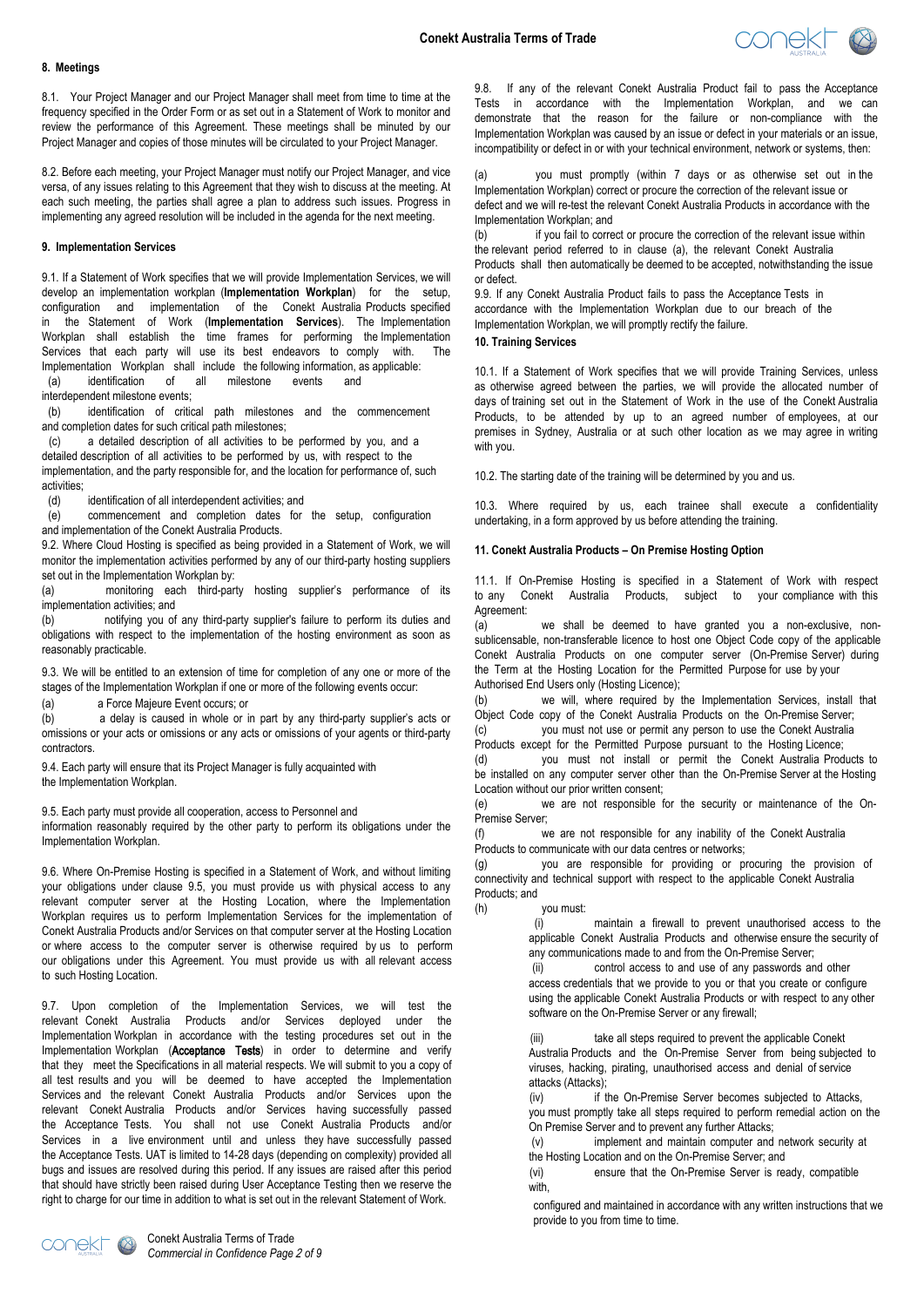

11.2. For the avoidance of doubt, we are not obligated to provide any Source Code to you with respect to any Conekt Australia Products or otherwise.

## **12. Conekt Australia Products – Cloud Hosting Option**

12.1. If Cloud Hosting is specified in a Statement of Work, subject to your compliance with this Agreement:

(a) we shall be deemed to have granted you a non-exclusive, non-sublicensable, non-transferable right for the Term for each of your Authorised End Users to access one instance of those Conekt Australia Products, hosted by us or on our behalf for the Permitted Purpose, on approved devices specified by us, for the Term (Approved Devices) (Cloud Subscription);

(b) we undertake to use reasonable endeavours to host or procure the hosting of that instance of the Conekt Australia Products during the Term;

(c) you must not use or permit Authorised End Users to use the Conekt Australia Products except pursuant to the Cloud Subscription;<br>(d) we are not responsible for the security or m

we are not responsible for the security or maintenance of the Approved Devices upon which the Conekt Australia Products are installed;

(e) you must control access to and use of any passwords and other access credentials that we provide to you or that you create or configure using the Conekt Australia Products;

(f) you must implement and maintain reasonable security with respect to the Approved Devices; and

(g) you must ensure that the Approved Devices are ready, compatible with, configured and maintained in accordance with any written instructions that we provide to you from time to time.

## **13. Maintenance Releases and New Versions of the Conekt Australia Products**

13.1. You agree and acknowledge that you are not entitled to receive, and that we are not obligated to supply, under this Agreement any version of the Conekt Australia Products which from time to time that is a new version of the Conekt Australia Products (each, a New Version).

13.2. During the Term, we may release to you updates of the Conekt Australia Products that are designed solely to correct faults in the Conekt Australia Products (each a Maintenance Release), but which do not constitute a New Version.

13.3. If Cloud Hosting is specified in a Statement of Work, we may at any time make Maintenance Releases available to you by automatically updating the instance of the Conekt Australia Products that we make available to you pursuant to clause 12.1.

13.4. The provisions of this Agreement that apply to the Conekt Australia Products will apply equally to any Maintenance Releases and New Versions that we provide to you.

## **14. Ownership and use of Client Data**

14.1. As between you and us, you own all Client Data including all information, text, graphics, audio or visual material that you and/or any Authorised End User uploads or enters into the Conekt Australia Products.

14.2. You warrant, agree, represent and acknowledge that:

(a) where a Statement of Work specifies Cloud Hosting, Client Data entered into the Conekt Australia Products will be hosted by us or our suppliers on hardware or infrastructure located at the Data Centre Location as set out in the Statement of Work, but we may or may not own or operate the infrastructure upon which the Client Data is hosted, stored, transferred or processed in the course of the provision of the Services;

(b) you are fully entitled and authorised to (including, by obtaining any necessary consent) upload, input, transfer and disclose the Client Data to us and any Authorised End User;

(c) the Client Data and our collection, use, storage and/or disclosure that Client Data in the course of operating our business will not breach any Applicable Law or right of any person;

(d) it is your responsibility to ensure that the use, hosting, transmission, modification, collection, holding and disclosure of Personal Information in any Client Data through the Conekt Australia Products, does not breach any Applicable Law or any person's rights, and that prior to uploading or entering any Personal Information in any Client Data into the Conekt Australia Products, all relevant consents will have been obtained by you as necessary for us to collect, hold, disclose and otherwise process that Personal Information in the course of performing our obligations or exercising our rights under this Agreement;

(e) where a Statement of Work specifies Cloud Hosting, we will follow our archiving procedures for Client Data hosted by us with respect to the instance of the Conekt Australia Products referred to in clause 12.1, as set out in our Back-Up Policy, and you are otherwise responsible for backing up Client Data;

(f) in the event of any loss or damage to Client Data, your sole and exclusive remedy shall be to request us to use reasonable endeavours to restore the lost or damaged Client Data from the latest back-up of such Client Data that we maintain (where a Statement of Work specifies Cloud Hosting);

we shall not be responsible for any loss, destruction, alteration or unauthorised disclosure of any Client Data.

14.3. You license us and our subcontractors to use Client Data for the purpose of providing the Conekt Australia Products and/or Services to you.

14.4. Notwithstanding any other provision of this Agreement, you agree to maintain your own independent backups of all Client Data.

14.5. Each time you and/or any Authorised End User uses any Conekt Australia Product you shall be deemed to have agreed and warranted and represented to us that:<br> $(a)$ 

Client Data will only be uploaded, entered, inputted and transferred into and/or via the Conekt Australia Product, and Client Data will only be disclosed to us, which can be uploaded, inputted and transferred into and/or via the Conekt Australia Product and disclosed to us without contravening any Applicable Laws or the rights of any person;

(b) the Client Data and our collection, use, holding and/or disclosure thereof in the course of performing our obligations under this Agreement, will not breach any person's rights or any Applicable Law including the Data Protection Laws).

14.6. As between you and us, you are solely responsible for the accuracy, legality and quality of all Client Data, for any claims arising in respect of Client Data and for obtaining any permissions, consents, licences, rights and authorisations necessary for us and our suppliers to use, host, modify, hold, transmit, store and disclose Client Data in connection with this Agreement.

14.7. Except in respect of any Applicable Law that cannot be contracted out of, you agree that as between you and us, we are not responsible for any loss, unauthorised disclosure or access, corruption or hacking of any Client Data.

14.8. If we receive a request from any person for the provision of Personal Information held about them in the Conekt Australia Products, you must provide all assistance that we require in order to comply with our legal obligations in connection with any such request.

14.9. Except with respect to Conekt Australia Products that are the subject of a Cloud Subscription, you are solely responsible for security of the Conekt Australia Products and your networks and systems, including securing them from unauthorised access, including by way of firewalls, and ensuring that they are protected by passcodes that are regularly changed. You shall promptly inform us if you suspect or uncover any breach of security, and shall use all commercially reasonable endeavors to promptly remedy such breach.

14.10. You must indemnify us in respect of any loss and damage that we incurin respect of any claim that any Client Data is lost, unavailable, deleted or corrupted or that the transmission, storage, hosting, disclosure, access or use of Client Data by us or our suppliers, or the processing thereof by the Conekt Australia Products in connection with this Agreement infringes the Intellectual Property Rights or other rights of any person or breaches any Applicable Law.

## **15. Authorised End Users**

15.1. Where a Statement of Work specifies that we will provide Conekt Australia Products to you, we will provide you with access credentials and details for your Authorised End Users.

15.2. We grant you a non-exclusive right to permit your Authorised End Users to use the Conekt Australia Products solely for the Permitted Purpose, on Approved Devices in accordance with this Agreement for the Term.

15.3. You must not permit third parties who are not Authorised End Users to use or access the Conekt Australia Products and/or Services.

15.4. As between you and us, you are responsible for each act and omission of an Authorised End User. Without limiting the foregoing provisions, any act or omission by an Authorised User that if committed by you would be a breach of this Agreement, will be deemed to constitute a breach of this Agreement by you.

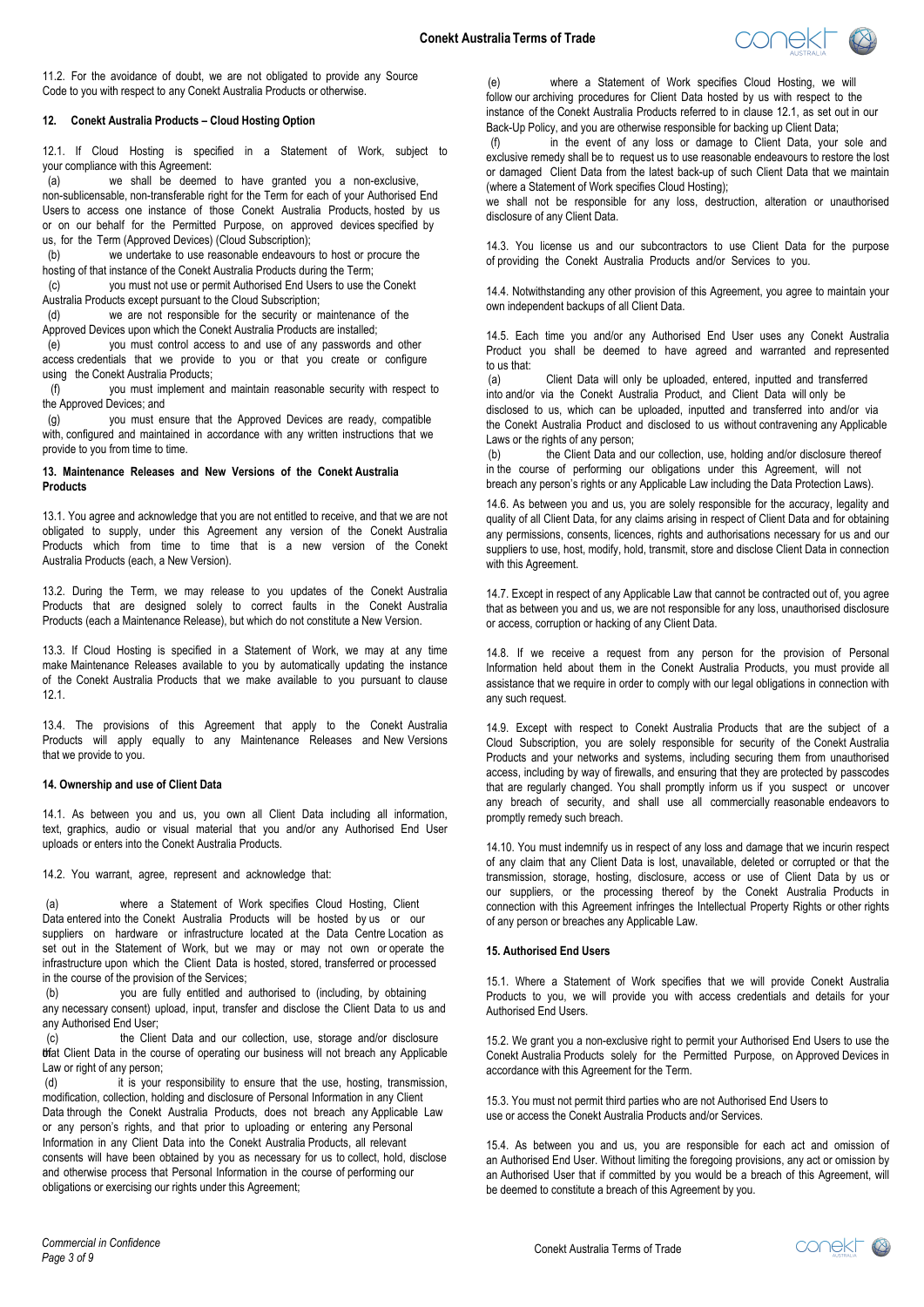### **16. Software Limits and Restrictions**



16.1. You may not use or permit any Authorised End User to use the Conekt Australia Products except for the Permitted Purpose and may not do or authorise the commission of any act that would or might invalidate or be inconsistent with our Intellectual Property Rights in the Conekt Australia Products. Without limiting the foregoing provisions, you agree and acknowledge that except with our prior written consent, you must not, and must not permit any person or entity to:

(a) use the Conekt Australia Products who is not an Authorised End User;

(b) license, sublicense, resell, assign, transfer, distribute, or provide others (other than Authorised End Users) with access to, the Conekt Australia Products; (c) "frame", "mirror" or serve the Conekt Australia Products on any web server or other computer server over the Internet or any other network (other than as expressly permitted by this Agreement);

(d) copy, alter, modify, create derivative works from, reproduce, resell, transfer to a third party, reverse assemble, reverse engineer, reverse compile or

enhance the Conekt Australia Products

(except to the extent that this paragraph (d) contravenes Applicable Law or we expressly authorise you to do so in writing);

(e) store, transmit or distribute any virus or [Clien](#page-3-0)t Data or other material using the Conekt Australia Products that is unlawful, harmful, threatening,

defamatory, infringing, offensive or in breach of any person's rights;

(f) mine any data from the Conekt Australia Products or any database used by the Conekt Australia Products;

(g) use the Conekt Australia Products in any way which is in breach of any right of any person or any Applicable Law;

(h) use the Conekt Australia Products or any part of them (or allow it to be used)(including any component of any graphical user interface or the look and feel of the Conekt Australia Products for the purpose of developing, or contributing to the development of any software competitive with the Conekt Australia Products by you; or

16.2. You must not, and must not permit any person to:

(i) alter, remove or tamper with any trade marks, any patent or copyright notices, or any confidentiality legend or notice, or any numbers, or other means of identification, used on or in relation to the Conekt Australia Products.

(a) use the Conekt Australia Products to violate all or any legal rights of any person or company or other entity in any jurisdiction;

(b) use the Conekt Australia Products in relation to crimes such as theft and fraud;<br>(c)

use the Conekt Australia Products in breach of laws relating to the protection of copyright, trade secrets, patents or other intellectual property and laws relating to spam or privacy and whether such violation is by way of the

installation or distribution of "pirated" software or otherwise;<br>(d) introduce malicious programs into our netwo introduce malicious programs into our network or servers (e.g., viruses, worms, Trojan horses, e-mail bombs);

<span id="page-3-0"></span>(e) reveal Conekt Australia Products password or other credentials to others or allow use of Conekt Australia Products password or other credentials by any person who is not an Authorised End User;

(f) use the Conekt Australia Products to make fraudulent offers of goods or services;

(g) use the Conekt Australia Products to carry out security breaches or disruptions of network communication. Security breaches include, accessing data of which you are not an intended recipient, logging into a server or account that you are not expressly authorised to access, corrupting any data, network sniffing, pinged floods, packet spoofing, denial of service, and forged routing information for malicious purposes;

(h) use the Conekt Australia Products to execute any form of network monitoring which will intercept data not intended for you;

(i) use the Conekt Australia Products to circumvent user authentication or security of any of our hosts, networks or accounts or those of our customers or suppliers;

(j) use the Conekt Australia Products to interfere with or deny service to anyone;

(k) use any program/script/command, or send messages of any kind, with

the intent to interfere with, or disable, any person's use of the Conekt Australia Products;

(l) send unsolicited email messages through or to users of the Conekt

Australia Products in breach of the Spam Act 2003 (Cth);<br>(m) use the Conekt Australia Products to send use the Conekt Australia Products to send any form of harassment via email, or any other form of messaging, whether through language, frequency, or size of messages; or

(n) use the Conekt Australia Products in breach of any person's privacy (such as by way of identity theft or "phishing").

16.3. You acknowledge that the integrity of the Conekt Australia Products is protected by technical protection measures (TPMs) to prevent Intellectual Property Rights, including copyright, in the Conekt Australia Products from being misappropriated. You must not attempt in any way to remove or circumvent any TPM from the Conekt Australia Products.

16.4. You must comply with any security procedures, policies and standards that we notify you of from time to time with respect to your use of the Conekt Australia Products.

16.5. You must indemnify us in respect of all and any Loss (including loss of profits, loss of revenue and other consequential loss) that we may suffer as a result of your breach of this clause 16.

16.6. If we expressly authorise you in writing to modify any Conekt Australia Products, you are liable for all and any Loss that you incur as a result of any such modifications (Client Modifications), and we shall have no liability for any failure by us to carry out our obligations under this Agreement to the extent caused by the Client Modifications.

16.7. We are not required to provide any warranties or Support Services with respect to any Client Modifications. For the avoidance of doubt, you must not develop, or engage any third party to develop, any Client Modifications except to the extent authorised in writing by us in advance, and subject to any terms and conditions that we impose with respect to any such authorisations.

#### **17. Intellectual Property Rights**

17.1. Nothing in this Agreement affects the ownership of any Intellectual Property Rights owned by either party prior to the Commencement Date.

17.2. As between you and us, we own all Intellectual Property Rights in the Conekt Australia Products, the Services and the Documentation and in any updates, upgrades, new versions and other modifications of the Conekt Australia Products. You must not represent that you own the Conekt Australia Products or any updates, upgrades, new versions and other modifications of the Conekt Australia Products and/ or the Documentation.

17.3. Except as expressly stated herein, this Agreement does not grant you any rights to or in patents, copyright, database rights, trade secrets, trade names, trade marks (whether registered or unregistered), or any other Intellectual Property Rights or other rights or licences in respect of the Conekt Australia Products, the Services or the Documentation.

17.4. You must not directly or indirectly do anything that would or might invalidate, jeopardise, limit, interfere with or put in dispute our or our licensors' ownership in or rights with respect to the Conekt Australia Products, the Services or the Documentation.

17.5. You may not do or authorise the commission of any act that would or might invalidate or be inconsistent with our or our licensors' Intellectual Property Rights in the Conekt Australia Products, the Services or any Documentation.

<span id="page-3-1"></span>17.6. You hereby assign to us all and any Intellectual Property rights that you may have in all and any comments in connection with the Conekt Australia Products or requests for new Conekt Australia Product features that you or your Personnel may suggest or create (each, an Improvement Suggestion). Each Improvement Suggestion becomes our sole and exclusive property. This assignment is effective as soon as you or your Personnel create any Improvement Suggestion or provides an Improvement Suggestion to us including where applicable under section 197 of the Copyright Act 1968 (Cth) and in equity. You further authorise us (or any third parties authorised by us) to infringe any Moral Rights that you have in any Improvement Suggestions. You must execute and procure from your Personnel the execution of any documentation reasonably required by us to give effect to the assignment to us of all Intellectual Property Rights in any Improvement Suggestions and Moral Rights consents from your Personnel in respect of Improvement Suggestions in our favour.

17.7. You must not:

(a) use any of our trade marks or other marks (Marks) except as provided for in this Agreement; or

(b) contest any Mark, apply for registration of any Mark or use or apply for registration of any trade mark, trade name, business name, company name or domain name which is or incorporates any element that is confusingly similar to any Mark. 17.8. Except as expressly provided in this Agreement, you have no rights in respect of any Marks or their associated goodwill, and you hereby acknowledge that all such rights and goodwill inure for the benefit of, and are (and will remain) vested in, us.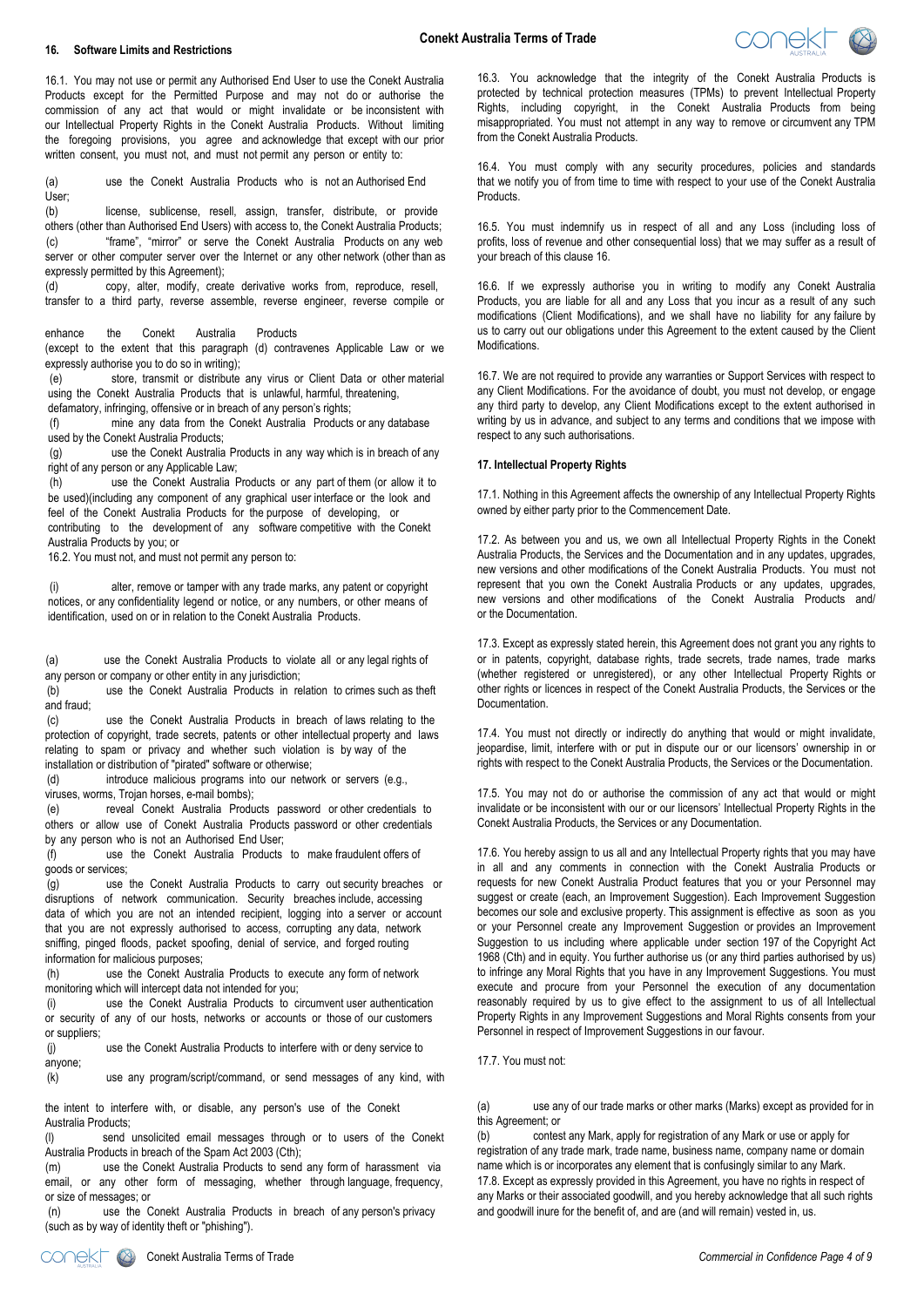

#### **18. Confidentiality**

18.1. Each party (the first party) agrees and acknowledges that it may receive confidential information of the other party during the term of this Agreement (Confidential Information).

18.2. The first party agrees and acknowledges that the Confidential Information of the other party will be received and held by the first party in strict confidence and will not be disclosed by the first party, except:

(a) with the prior written consent of the other party;

(b) as must be disclosed by Applicable Law;

(c) where disclosed to the Personnel on a confidential basis. The first party must use reasonable endeavours to ensure that its Personnel keep the Confidential Information of the other party that the first party provides to its Personnel confidential; (d) as required by the rules of any stock exchange; or

(e) as required by a court of competent jurisdiction, and then, only to the extent required, and provided that the first party promptly notifies the other party of such requirement of disclosure and provides full particulars to the other party of the disclosure.

18.3. Confidential Information does not include any information:

(a) that is independently developed, obtained or known by a party, without breaching any obligation of confidence to the other party;

(b) that the first party can prove was already rightfully known by it at the time of disclosure to it as shown by contemporaneous records;

(c) which is or becomes available to the first party from a third party lawfully in possession of such information and who has the lawful power to disclose such information to the first party on a non-confidential basis; or

(d) that is in the public domain or which becomes part of the public domain except where due to a breach of this Agreement or any breach of any obligation of confidence.

18.4. Our Confidential Information includes:

(a) this Agreement;

(b) all parts of the Conekt Australia Products

(including any designs, graphical user interface, the layout of any parts of the Conekt Australia Products and the look and feel of the Conekt Australia Products and any Custom Software;

(c) the Documentation;

(d) all Intellectual Property Rights and any proprietary and technical data, trade secrets, patented and unpatented inventions, discoveries, works, improvements, innovations, ideas, concepts, graphs, flow charts, materials, samples, devices, models, know how, techniques, operations, dealings, processes, procedures, secret formula, computer hardware and software programs and designs, drawings, technology, machinery or equipment used or proposed to be used or developed in connection with the Conekt Australia Products;

(e) all advertising and marketing information and material provided to you; and (f) the Object Code and Source Code in the Conekt Australia

Products, (collectively, Conekt Australia Confidential Information).

18.5. Conekt Australia Confidential Information is not your Confidential Information and you must not use, modify, reproduce, release, perform, display or disclose it except as is strictly necessary for you to use the Conekt Australia Products for the Permitted Purpose in accordance with this Agreement.

#### **19. Support Services**

19.1. If Support Services are specified in a Statement of Work, we will provide the Support Services in relation to the Conekt Australia Products the subject of the Statement of Work.

## **20. Software Development Services**

20.1. We have no obligation to provide any software development services under this Agreement unless you and us execute a Custom Development Statement of Work specifying the software development services to be provided and the software to be developed (Custom Software).

20.2. Except as otherwise agreed in a Custom Development Statement of Work, we own all Intellectual Property Rights in all Custom Software. To the extent that we do not automatically own all such Intellectual Property Rights, you hereby assign all such Intellectual Property Rights to us. The assignment pursuant to this clause includes an assignment of future copyright pursuant to section 197 of the Copyright Act 1968 (Cth) and in equity.

20.3. Conekt Australia Products will be deemed to include Custom Software for the purposes of this Agreement, except as otherwise expressly specified to the contrary in the applicable Custom Development Statement of Work.

## **21. Force Majeure Event**

21.1. Each party will not be liable to the other party for any breach of this Agreement to the extent that it is caused or contributed to by a Force Majeure Event. In the event that a Force Majeure Event continues for a period of thirty (30) days, either party may, without liability, cancel one or more impacted Services on seven (7) days written notice to the other party.

## **22. Third Party Software**

22.1. You acknowledge that the Conekt Australia Products are owned by one or more third parties. There may be third party-owned software, applications, products, platforms and other third party-owned copyrighted material as set out in a Statement of Work and/or Order Form (Third Party Software).

22.2. You must indemnify us from and against any Loss that we incur as a result of your use and/or interfacing Conekt Australia Products with any Third Party Software, and you agree and acknowledge that:

(a) the providers of the applicable Third Party Software, and not us, are the suppliers and publishers of the Third Party Software;

(b) we are not responsible for the accuracy, quality or correctness of any Third Party Software and/or their providers;<br>(c) vour use of Third Party Software

your use of Third Party Software is pursuant to a contract between you and the applicable Third Party Software provider(s), and not pursuant to a contract between you and us;

(d) your use of Third Party Software is at your sole risk, and not our risk;

(e) we do not make any representations or warranties with respect to any Third Party Software (whether as to their performance, availability, compatibility with the Conekt Australia Products and/or otherwise) and/or with respect to any providers of Third Party Software;

(f) we are not responsible for the practices, and/or terms and/or policies of Third Party Software providers;

(g) you warrant that you have read, understood and consented to all and any third party end user agreements, terms, conditions and policies set out in any applicable Statement of Work (Third Party Terms);

(h) you will comply with, and ensure that each of your Authorised End Users comply with, the Third Party Terms;

(i) you must indemnify us from any Loss that we suffer as a result of your or any Authorised End Users' breach of any Third Party Terms;

(j) you agree that we have no obligation to provide any technical support or other assistance in connection with any Third Party Software;

(k) you shall be deemed to have irrevocably released us from any claims that you may otherwise have had against us with respect to any non-performance of the Conekt Australia Products, and with respect to any loss, damage or corruption of any Client Data, caused by Third Party Software and/or the interfacing of any Third Party Software with Client Data and/or Conekt Australia Products;

(l) except where we otherwise expressly specify in writing to the contrary, the providers of Third Party Software are not our partners, co-joint venturers, representatives or agents and any link to any Third Party Software from the Conekt Australia Products and/or interfacing and/or integration of the Conekt Australia Products with a Third Party Software does not imply that we are affiliated with or sponsor, endorse or approve the Third Party Software (m) and/or its provider;

(n) we are not responsible for any downtime in the Conekt Australia Products that occurs because a third party who operates software that the Conekt Australia Products connects to, modifies any part of that software; and

(o) we are not responsible for any loss and/or damage that may be incurred by you directly as a result of claims that your use of Third Party Software breaches the Intellectual Property Rights of any third party.

### **23. Liability**

23.1. Subject to clause 16.5, neither party is liable to the other party for any indirect, special or Consequential Loss incurred by the other party, including liability for loss of profits, loss of business opportunity, loss of savings or loss of data and whether arising in contract, tort (including for negligence) or otherwise, and whether the Consequential Loss is foreseeable or not. This clause does not apply to limit your liability with respect to any indemnity specified in this Agreement or with respect to any liability that cannot be excluded under Applicable Law.

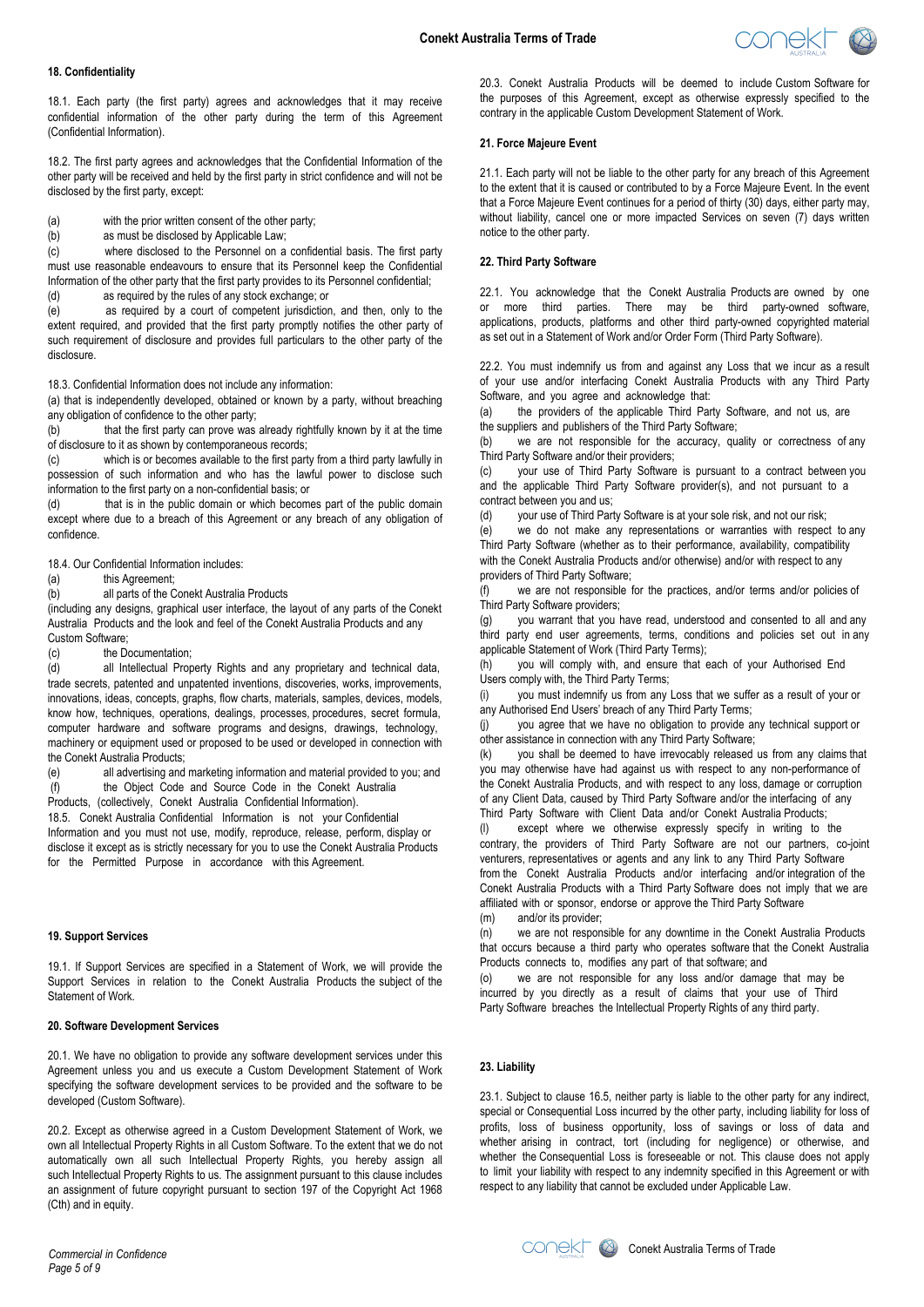

23.2. For any loss or damage that is not otherwise excluded by the provisions of this Agreement, we are only liable for loss or damage that you directly incur as a result of one or more breaches by us of our obligations under this Agreement ("**direct loss and damage**"). However, our liability for all such direct loss and damage in respect of any one or more events (whether or not pursuant to an indemnity or other provision hereof) and regardless of the legal or equitable theory (whether under contract, tort or otherwise) is capped, in the aggregate for all claims and all events, to 75% of the fees paid by you to the Channel Partner in accordance with the Order Form or paid by you to us under this Agreement (whichever is the greater) and which cap is reduced to the extent that you or your Personnel was responsible for, or any Force Majeure Event caused such loss or damage.

23.3. We shall not be liable for any non-performance of our obligations under this Agreement where caused by your acts or omissions. If we are delayed or prevented from complying with an obligation under this Agreement due to any of your acts or omissions or those of your Personnel, in such circumstances our obligations will be postponed or relieved accordingly to the extent affected by that act or omission.

## **24. Warranties and implied guarantees**

24.1. Each party warrants that: (a) it has full capacity, authority and all necessary consents to enter into and to perform this Agreement and to grant the rights referred to in this Agreement and that this Agreement is executed by its duly authorised representative and represents a binding commitment on it;

(b) it shall comply with all Applicable Laws in the performance of its obligations under this Agreement; and

(c) if it is not subject to the Privacy Act 1988 (Cth), it will comply with the Privacy Act 1988 (Cth) as if it were an APP Entity for the purposes of that legislation.

24.2. You warrant that your entering into and/or performance of your obligations under this Agreement does not and will not violate or conflict with or result in a breach of, or constitute a default under, or result in the imposition of, any encumbrance under the provisions of your constitution or any contract or other instrument. If any such conflict, breach or default occurs or is likely to occur:

(a) you must immediately disclose full particulars of the actual and/or likely conflict, breach or default and you must indemnify us for any Loss that we may incur as a result thereof;

(b) we may terminate this Agreement by notice to you.

24.3. You warrant that you have made full disclosure to us of all information which would be material to our decision as to whether or not to enter into this Agreement and that the information given by or on your behalf to us to date is true, complete and accurate in all respects and none of that information is misleading whether by inclusion of misleading information or omission of material information or both.

24.4. The goods and services supplied under this Agreement may come with implied non-excludable guarantees which are regulated by the Australian Consumer Law. The extent of the implied guarantees depends on whether you are a 'consumer' of goods or services within the meaning of that term pursuant to the Australian Consumer Law as amended. Where you are a 'consumer' for the purposes of the Australian Consumer Law, we are required to provide and shall be deemed to have provided the following mandatory statement to you: "Our goods come with guarantees that cannot be excluded under the Australian Consumer Law. You are entitled to a replacement or refund for a major failure and for compensation for any other reasonably foreseeable loss or damage. You are also entitled to have the goods repaired or replaced if the goods fail to be of acceptable quality and the failure does not amount to a major failure."

24.5. If the goods or services supplied by us to you are supplied to you as a 'consumer' of goods or services within the meaning of that term in the Australian Consumer Law as amended you will have the benefit of certain non-excludable rights and remedies in r[espect of](#page-3-1) the goods or services and nothing in this Agreement excludes or restricts or modifies any condition, warranty, guarantee, right or remedy which pursuant to the Competition and Consumer Act 2010 (Cth) is so conferred. However, if the goods or services are subject to a non-excludable condition, warranty, guarantee, right or remedy implied by the Australian Consumer Law and the goods or services are not ordinarily acquired for personal, domestic or household use or consumption, then pursuant to section 64A of the Australian Consumer Law, we limit our liability for breach of any such non-excludable warranty, guarantee, right or remedy implied by the Australian Consumer Law (other than a guarantee implied by sections 51, 52 or 53 of the Australian Consumer Law) or expressly given by us to you, in respect of each of the goods and services, at our option, to one or more of the following:

(a) if the breach relates to goods:

(i) the replacement of the goods or the supply of equivalent goods;

(ii) the repair of such goods;

(iii) the payment of the cost of replacing the goods or of acquiring equivalent goods; or

(iv) the payment of the cost of having the goods repaired; and

(b) if the breach relates to services:

(i) the supplying of the services again; or (ii) the payment of the cost of having the services supplied again.

24.6. Any warranty against defects that may be provided by us to you as a 'consumer' under the Australian Consumer Law is in addition to your other rights and remedies under a law in relation to the goods or services to which the warranty relates.

24.7. Other than with respect to any non-excludable guarantees implied into this Agreement under the Australian Consumer Law, to the maximum extent permitted by Applicable Law (if any and if permitted by Applicable Law):

(a) all conditions, warranties and guarantees implied in this Agreement are excluded, to the extent possible by Applicable Law;<br>(b) we will not have any liability to you for a

we will not have any liability to you for any Loss howsoever incurred in relation to Authorised End Users' use or inability to use the Conekt Australia Products;

(c) we do not warrant that the Conekt Australia Products are errorfree or will operate accurately, correctly or without interruption or will achieve your intended results; and

(d) you accept sole responsibility for the selection of the Conekt Australia Products to achieve your intended results and for any results that you or any Authorised End Users obtain therefrom.

24.8. You must indemnify us from and against all and any Loss that we may incur resulting from any claim by any Authorised End User against us in connection with any Conekt Australia Products.

24.9. Notwithstanding any other provisions in this Agreement, nothing in this Agreement excludes your liability for Loss relating to:

(a) a breach of Applicable Law;<br>(b) the use of Conekt Aust

the use of Conekt Australia Products in combination with any Third Party Software or other software not supplied or approved in writing by us;

(c) unauthorised use, collection, disclosure, modification or processing of Client Data;

(d) any modification or enhancement of Conekt Australia Products made by you;

(e) use of any version of a Conekt Australia Product other than the latest version supplied by us, if such liability could have been avoided by the use of such latest supplied version;

(f) a breach of any provision of this Agreement concerned with Client Data, privacy and/or personal information;

(g) wilful misconduct;

(h) breach of any provision of this Agreement concerning Confidential Information and/or Intellectual Property Rights; and/or

(i) repudiatory conduct.

## **25. Insurance**

25.1. You must at your own cost and expense, obtain and maintain during the term of this Agreement and for seven (7) years thereafter, the following insurances for all and any claims arising in connection with the performance of this Agreement:

(a) workers compensation insurance in accordance with applicable legislation for all of your employees;

(b) public liability insurance in the sum of twenty million dollars (\$20,000,000) in respect of each claim; and

(c) cyber liability and privacy protection insurance in the amount of five million dollars (\$5,000,000) in respect of each claim covering losses for unauthorised access to data and systems, business interruption, data breaches, any damage to or loss of data, cyber extortion and network security events.

25.2. In respect of each of the insurances referred to in clause 25.1, you must:

(a) pay any cost necessary for obtaining and maintaining any insurance;<br>(b) procure each insurance with an independent, reputable and solv procure each insurance with an independent, reputable and solvent insurer approved by us;

(c) provide to us upon request any certificate of currency and upon request any other specific information reasonably requested by us in relation to any insurance;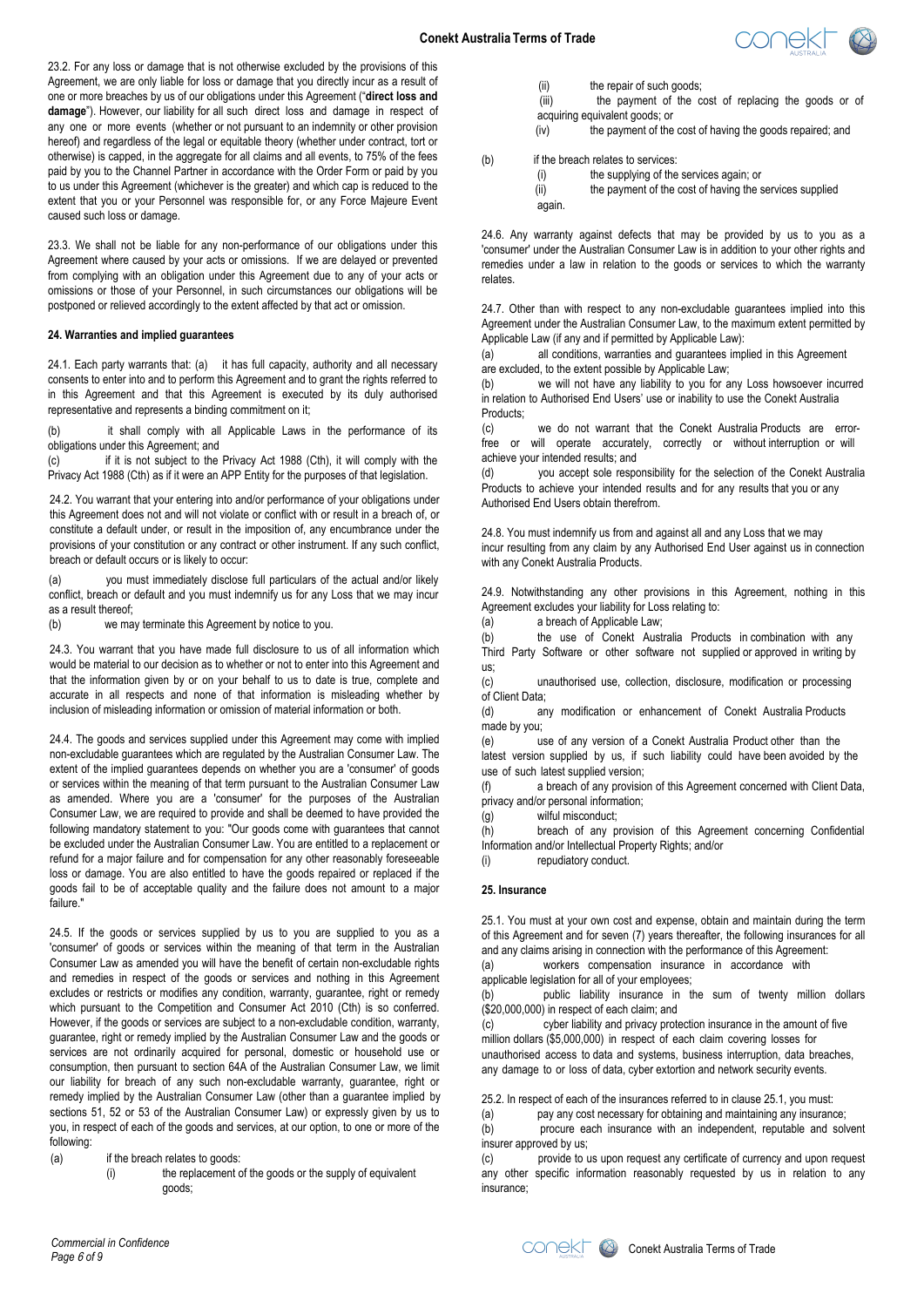

(d) perform or permit any action which may cause any prejudicial effect to any insurance or potential claim under any insurance;

(e) perform any action and provide any document, evidence and information necessary to enable us to recover any moneys due at any time under any insurance; (f) notify us of any fact giving rise to any claim under any insurance, and any material amendment to any insurance, immediately following notice of that fact or amendment by you;

(g) not perform or permit any action which may cause the termination of, or a material change or reduction in, any insurance without our prior written consent; and (e) permit us without liability to procure any insurance at your full cost in the event of any default by you to obtain that insurance under this Agreement or the invalidity of any insurance.

25.3. For each insurance policy taken out by you in accordance with this Agreement, you must provide us with a certificate of currency which identifies the insurer, policy number, term of the policy, type of insurance and limits of liability for the cover upon request by us from time to time. In addition, you must provide us with a copy of the policy wording as and when requested by us.

#### **26. Suspension and Termination**

26.1. We may temporarily and/or permanently suspend and/or disable the performance of the whole or any part of the Conekt Australia Products and/or Authorised End User's access to or use of the Conekt Australia Products by way of TPM or otherwise if we know or reasonably suspect that:

(a) you or they are in breach of any of your obligations under this Agreement;

(b) any Authorised End User has not used or is not using the Conekt Australia Products in compliance with the Permitted Purpose;

(c) we determine that you or any Authorised End User's use of the Conekt Australia Products is likely to lead to any third-party instituting or threatening legal proceedings against us or any other person;

(d) if you do not pay any amount specified in an Order Form by the time required by that Order Form; or

(e) you do not pay any Fees payable under this Agreement.

26.2. A party may terminate this Agreement, an SOW or your subscription to any Conekt Australia Product by written notice to the other party (the defaulting party) if the defaulting party is in material breach of this Agreement which is not remediable, or if capable of remedy and the defaulting party fails to remedy the breach within twenty-eight (28) days of written notice from the other party requiring the remedying of the breach.

26.3. Either party may terminate this Agreement, an SOW or your subscription to any Conekt Australia Product by written notice to the other party if the other party suffers an Insolvency Event, except where such termination would contravene the Corporations Act 2001 (Cth) or any other Applicable Law.

26.4. We may terminate this Agreement, an SOW or your subscription to any Conekt Australia Product if you undergo a change of Control without our prior written consent.

26.5. If this Agreement, an SOW or your subscription to any Conekt Australia Product is terminated or expires for any reason:

(a) any rights or obligations that, by their nature, survive termination shall so survive; (b) you shall at our option either promptly return all copies of any applicable Conekt Australia Confidential Information and Documentation in your possession or control or destroy all such copies of such Conekt Australia Confidential Information and Documentation and provide us with a certificate executed by one of your directors based on that director's actual knowledge that all copies of the Conekt Australia Confidential Information Documentation in your possession or control have been deleted and/or destroyed; (c) in absence of any direction from you within 7 days following termination

or expiry of this Agreement, we shall delete all applicable Client Data in our possession or control;

(d) we do not have any obligation to provide you with any refund, except to the extent that we must do so pursuant to Applicable Law;

(e) your right to use and access the Conekt Australia Products and Documentation immediately ceases;

(f) our obligation to supply the Conekt Australia Products and Services ceases;

(g) you must pay all outstanding Fees payable to us as at the date of termination and any other Fees that would otherwise have been payable to us had the Agreement continued until the end of the Initial Term or the then current Renewal Term (as applicable). All such Fees must be paid to us within seven (7) days of demand by us; and

(h) any licences granted by us pursuant to this Agreement, the SOW or your subscription to any Conekt Australia Product (as applicable) immediately cease.

26.6. If this Agreement is terminated, each Statement of Work and your subscription to each of the Conekt Australia Products will automatically terminate.

## **27. Notices**

27.1. All notices required or permitted to be made under this Agreement shall be in writing and shall be considered properly given if:

(a) delivered in person;

(c) sent by email.

(b) sent to the respective addresses identified in this Agreement by post; or

27.2. Any notice delivered in person shall be deemed delivered upon delivery.

27.3. Any notice delivered by post shall be deemed delivered five (5) Business Days after posting if posted domestically, or ten (10) Business Days after posting if posted internationally.

27.4. Any notice issued by email shall be deemed delivered if the sender receives a read or delivery receipt confirming delivery or receipt of the email or the sender must receive a reply to the email (which reply must include a copy of the original email), in order for the email to be deemed to be delivered. If an email is sent out of Business Hours, it shall be deemed to be delivered at 9am on the next Business Day.

27.5. For an email notice to be effective, the sender must receive a read or delivery receipt confirming delivery or receipt of the email or the sender must receive a reply to the email, in order for the email to be deemed to be delivered.

27.6. Any party may change its address for notice hereunder by giving seven (7) days' written notice to the other party.

27.7. Text messages, instant messages, messages sent through social media websites, and similar messages are not considered "written" or "in writing" for the purposes of this Agreement.

## **28. Dispute Resolution**

28.1. If a dispute arises between the parties out of or relating to this Agreement (Dispute), each party must seek to resolve it strictly in accordance with the provisions of this clause 28. Compliance with the provisions of this clause is a condition precedent to seeking relief in any court in respect of the Dispute, except as otherwise provided in this clause.

28.2. A party seeking to resolve a Dispute must notify the existence and nature of the Dispute to the other party (Notification). Upon receipt of a Notification, each party must refer resolution of the Dispute to their chief executives (or nominees).

28.3. If the Dispute has not been resolved within one (1) calendar month of the Notification, then each party will be entitled to pursue such course of action as it determines.

28.4. Nothing in this clause 28 shall limit either party's right to seek urgent interlocutory relief from any court of competent jurisdiction at any time.

## **29. General**

29.1. Assignment: You shall not assign, transfer, license or novate your rights or obligations under this Agreement without our prior written consent (not to be unreasonably withheld).

29.2. Amendments: This Agreement may be amended only by a written document signed by all parties and a provision of or a right under this Agreement may not be waived or varied except in writing signed by the party to be bound.

29.3. Further Steps: Upon a party's reasonable request, the other party shall,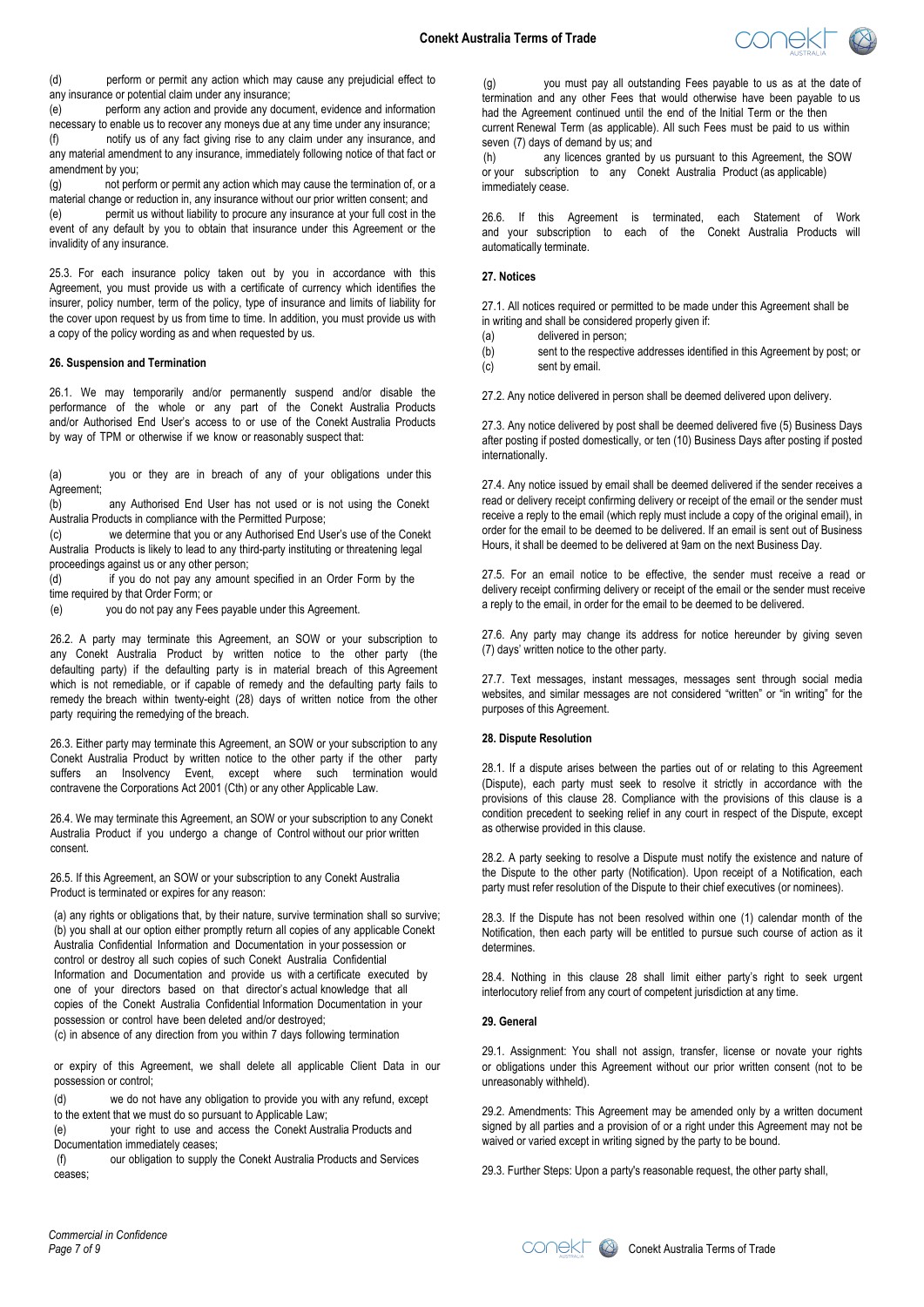

at the requesting party's sole cost and expense, execute and deliver all such documents and instruments, and take all such further actions, necessary to give full effect to this Agreement.

29.4. Severability: If any provision of this Agreement or its application to any party or circumstance is or becomes invalid or unenforceable to any extent, the remainder of this Agreement and its application shall not be affected and shall remain enforceable to the greatest extent permitted by law.

29.5. Waiver: No exercise or failure to exercise or delay in exercising any right or remedy by a party shall constitute a waiver by that party of that or any other right or remedy available to it.

29.6. Entire Agreement: This Agreement constitutes the entire agreement of the parties about its subject matter and supersedes all other proposals, prior agreements, oral or written, arrangements, agreements and all other communications between the parties about its subject matter.

29.7. Relationship: Nothing contained in this Agreement creates any relationship of partnership, employment, joint venture or agency between the parties.

29.8. Jurisdiction: This Agreement is governed by the laws of New South Wales and each party irrevocably submits to the exclusive jurisdiction of the courts located in New South Wales, and the courts of appeal from them in relation to any dispute concerning this Agreement.

29.9. Counterparts: This Agreement may be executed in counterparts provided that no binding agreement shall be reached until the executed counterparts are exchanged. A counterpart of a document exchanged by email shall constitute evidence of the execution of the original.

## **30. Interpretation**

30.1. In this Agreement, the following rules of construction applies, unless the context otherwise requires:

(a) headings and underlinings are for convenience only and do not affect the construction of this Agreement;

(b) a provision of this Agreement will not be interpreted against a party because the party prepared or was responsible for the preparation of the provision, or because the party's legal representative prepared the provision;

(c) currency or "\$" refers to Australian Dollars;

(d) a reference to a statute or statutory provision is a reference to it as amended, extended or re-enacted from time to time;

(e) a reference to a clause, subclause or paragraph is a reference to a clause, subclause or paragraph of this Agreement;

(f) a reference to a subclause or paragraph is a reference to the subclause or paragraph in the clause in which the reference is made;

(g) a reference to time is to time in New South Wales;

(h) a reference to a person includes a reference to an individual, a partnership, a company, a joint venture, government body, government department, and any other legal entity;

(i) words in the singular shall include the plural and in the plural, shall include the singular;

(j) a provision of this Agreement shall not be construed against a party merely because the party or its solicitors prepared the provision;

i. the phrases "specified in the Order Form", "specified in the Statement of Work" and similar, means specified as being applicable or in the affirmative in the Order Form or relevant Statement of Work;

(k) this Agreement shall not bind you or us until and unless the "Acceptance" section of the Order Form has been executed by both you and us; and

(l) the words 'such as', 'including', 'includes' and similar expressions are not used as, nor are intended to be, interpreted as words of limitation and shall be interpreted as if the words "but not limited to" immediately followed them in each case.

## **31. Definitions**

31.1. In this document, terms in bold font in brackets have the meanings given thereto as set out in the applicable clauses in which they are defined. Any word starting with a capital letter that is not otherwise defined in this document, shall have the meaning given to it in a Statement of Work. In addition, in this document the following words have the following meanings:

**'Applicable Law'** means any applicable act, law, legislation, rule of the general law, including common law and equity, judicial order or consent or requisition from, by or with any governmental agency, including any Data Protection Law in any any<br>applicable iurisdiction **Australian Consumer Law** means schedule iurisdiction. 'Australian Consumer Law' means schedule 2 to the *Competition and Consumer Act 2010* (Cth). '**Authorised End User**' means an individual that you authorised to use the Conekt Australia Products as set out in the applicable Statement of Work. **'Back-Up Policy'** means any backup policy that we institute from time to time with respect to Client Data hosted by us, if applicable. **'Business Days'**  means Monday to Friday in New South Wales, excluding public and bank holidays in New South Wales. **'Business Hours'**  means 9:00AM – 5:00PM on Business Days. **'Commencement Date'** means the commencement date as set out in the Order Form. **'Order Form'** means the document entitled "Order Form" entered into by you that is expressly governed by these Conekt Australia Terms of Use.

**'Consequential Loss'** means any loss or damage which is:

(a) indirect or consequential to another loss;<br>(b) a loss of revenue, loss of profits, loss

a loss of revenue, loss of profits, loss of anticipated savings or business, loss of data, loss of opportunity or expectation loss;

(c) a special, punitive or exemplary loss or damage (including, without limitation, any penalty or fine imposed); or

(d) a pure economic loss.

'Control' has the meaning given in section 50AA of the Corporations Act 2001 (Cth).

**'Custom Development Statement of Work'** means a document executed by you and us entitled **"Custom Development Statement of Work". 'Custom Software'** means as set out in clause 20.1. **'Client Data**' means any data transmitted by you, any Authorised End User or any of your Personnel into or via the Conekt Australia Products and/or Services and includes all and any Personal Information. '**Data Protection Law**' means all applicable data protection and privacy laws in any applicable jurisdiction, including the Privacy Act 1988 (Cth). 'Documentation' means any information, materials or documents (whether in electronic form or not) referring to or describing the Conekt Australia Products and/or Services that we provide to you from time to time. Documentation also includes any written specifications, Statements of Work and manuals. **'Force Majeure Event'** means any act, event, omission, accident or circumstance beyond our reasonable control.

**'GST'** has the meaning given in the *A New Tax System (Goods and Services Tax) Act 1999* (Cth) as amended or replaced from time to time. **'Hosting Location'** means the location designated by you for the provision of on premise hosting services as set out in a Statement of Work. **'Initial Term'** means the initial term of the subscription to the Conekt Australia Product as specified in the Order Form.

**'Insolvency Event'** means, in respect of a party: (a) the party ceases to carry on business, is unable to pay its debts as and when they fall due, or is deemed to be insolvent or bankrupt; (b) a receiver or a liquidator or provisional liquidator or an administrator is appointed to the party, or an application (including voluntary application filed by that party) is lodged or an order is made or a resolution is passed for the winding up (whether voluntary or compulsory) or reduction of capital of that party; (c) the party enters into an arrangement with its creditors; (d) where the party is a partnership, the partnership is dissolved or an application is made for its dissolution; (e) the party suspends payment of its debts to the other party or a third party, or the party takes the benefit of any law for the relief of insolvent debtors; or (f) anything analogous or having a substantially similar effect to any of the events described in (a) through (e) above occurs under the law of any applicable jurisdiction.

**'Intellectual Property Rights'** means all current and future intellectual property rights, including all copyright, patents, trade marks, design rights, trade secrets, domain names, and other rights of a similar nature and all other rights to intellectual property as defined under Article 2 of the convention establishing the World Intellectual Property Organization, whether registrable or not and whether registered or not, and any applications for registration or rights to make such an application, anywhere in the World.

**'Loss'** means any direct or indirect loss, cost, expense, penalties, fines, liability or damage including legal costs on a solicitor/client basis and any claim, demand or proceedings brought, or judgment or order obtained, by a third party.